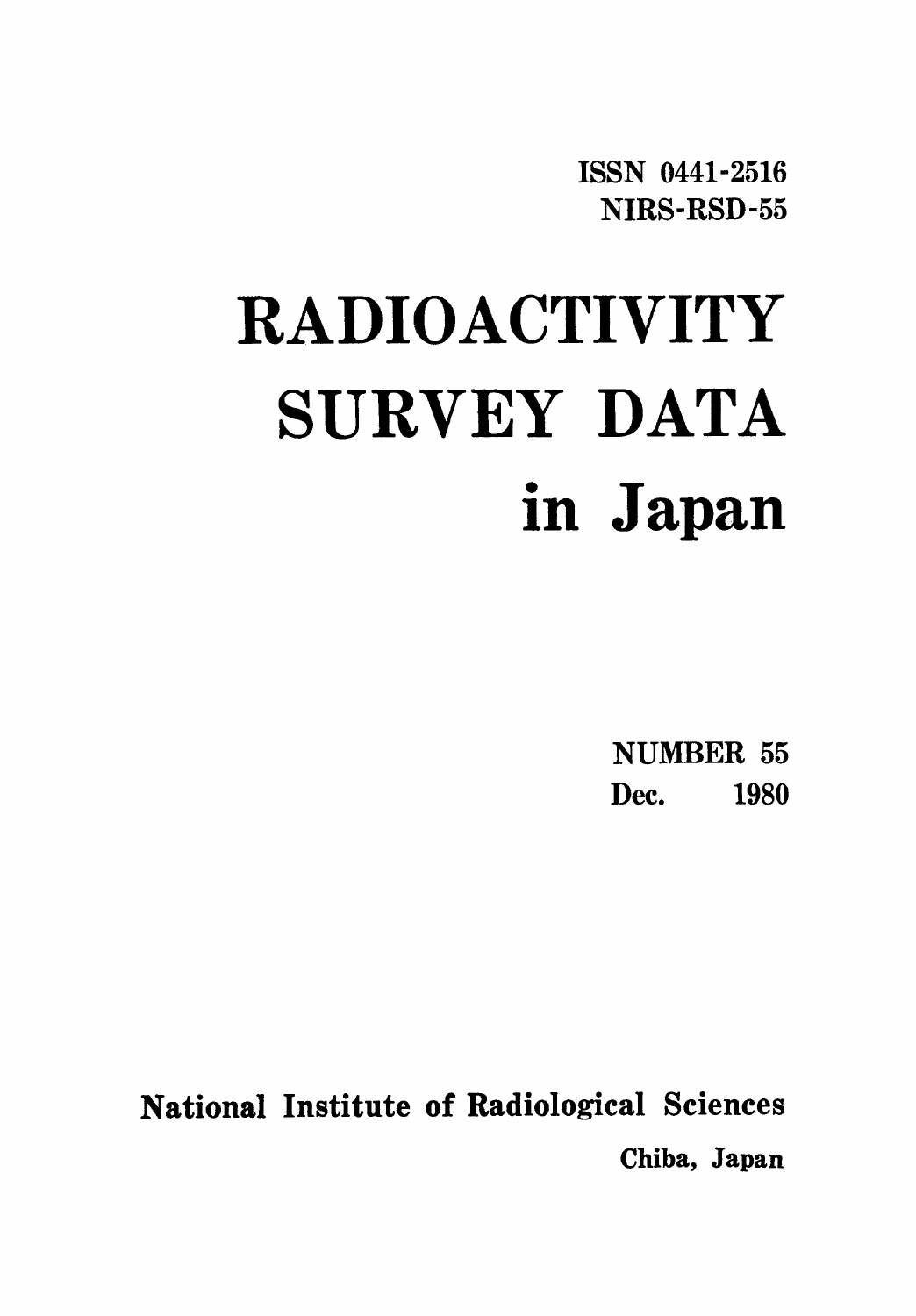# **Radioactivity Survey Data** in Japan

# Number 55

# December 1980

## **CONTENTS**

**Radioactivity of Marine Samples** (Period: April, 1979 - March, 1980)  $\mathbf I$ **Materials and Methods**  $I-1$ **Instrumental Analysis** Page  $\mathbf{A}$  $\mathbf{1}$ Treatment of Samples (and according contained a contact of Samples (and according contained a contact of Samples B  $\mathbf{1}$ C  $\mathbf{1}$ D.  $\mathbf{1}$  $1-2$ **Precision Criteria of Measurement**  $\mathbf I$ **Results of Analysis**  $II-1$  $\mathbf 2$  $\mathbf{I} \cdot \mathbf{2}$ Samples Colelcted in Oct., 1979 - Feb., 1980 ...................................  $\overline{\mathbf{4}}$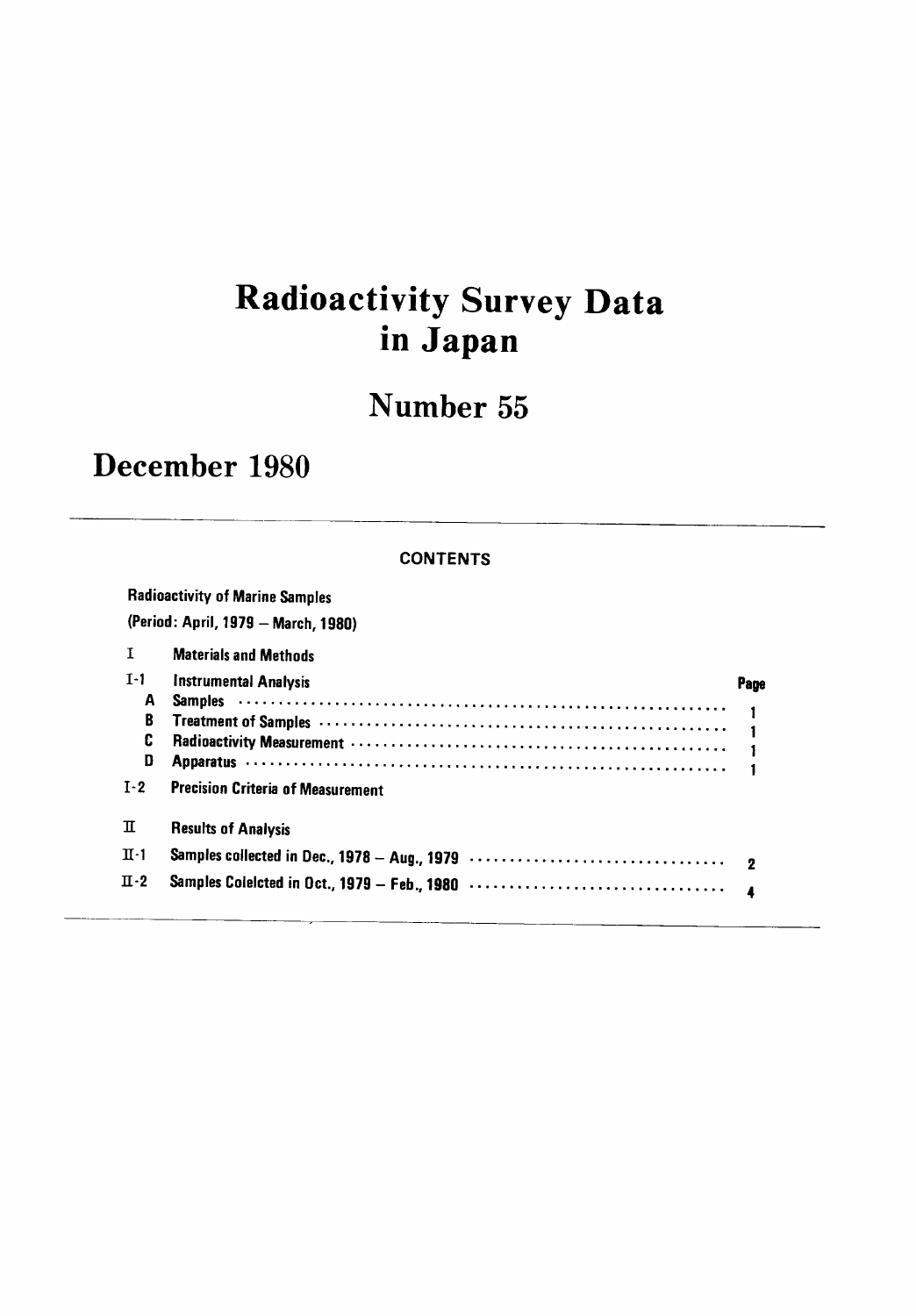#### I. **Materials and Methods**

#### $I-1$ **Instrumental Analysis**

Gamma-ray spectrometry by use of Ge(Li) detecter was applied for all samples (ref. Science and Technology Agency, 1976). Artificial Radionuclides <sup>137</sup>Cs, <sup>54</sup>Mn, <sup>60</sup>Co etc. were identified and their concentrations were determined.

## A. Samples

Cultured fish, catched fish (important species and indicater species) and marine sediment. Important species were selected in consideration of their importance as ecological indicater and natural resources. Also the indicater species were selected in consideration of their significant characteristics in accumulation of the radionuclides.

**B.** Treatment of Samples

Fishes were dried in a oven at  $105^{\circ}$ C, ashed in a furnace at 500°C. Ashed samples were crused and the fraction greater than 0.84 mm in size was removed by a shieve. For sediment sample, after supernatant sea water was siphoned off, gravels and shells were removed. Then the sediment was dried in a oven at 105°C, crushed, and shieved to remove the fraction greater than 2 mm in size.

### C. Radioactivity Measurement

Radioactivity of the samples was measured by Ge(Li) detecter for 20 to 24 hours. Radioactive background was measured for 40 to 48 hours with interval of one week. Radionuclides were identified by analysis of observed gamma-ray spectrum. The corresponding peak area of each radionuclide was calculated and radioactive background was subtracted. Amounts of the radionuclide was estimated from this net peak area by correcting it with counting efficiency of the detecter, sample geometry, etc..

D. Apparatus

Detecter: Ge(Li) detecter (ORTEC and CAN-**BERRA**)

Pulse Hights Analyzer: 8100-multichannel **Analyzer (CANBERRA)** 

Data Output System: X-Y Plotter, Line Printer

#### $I-2$ **Precision Criteria of Measurement**

A. Calculated values greater than the temporary detection level and those greater than three times of counting error were reported with two significant figures. Otherwise, the results were expressed as  $**$ . Precision criterion of each figure was counting error only. The values for <sup>54</sup>Mn, <sup>60</sup>Co etc. were listed only when their existence was clearly observed.

B. The temporary detection level is as follows:

| Sample            | Sediment   | Biota      |
|-------------------|------------|------------|
| Unit              | pCi/kg-dry | pCi/kq-raw |
| 137 <sub>Cs</sub> | 70         | ۱ດ         |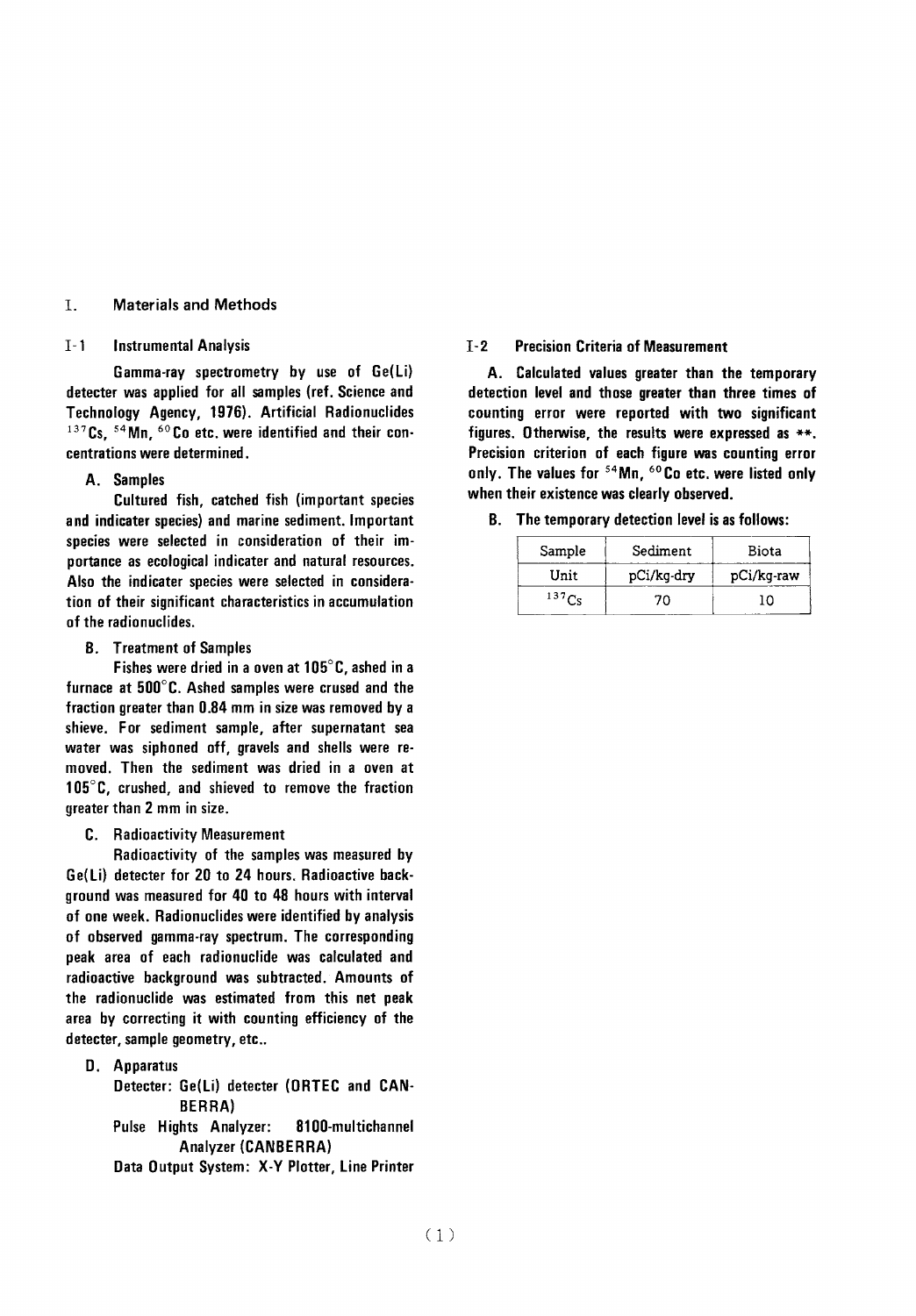## II. Results of Analysis

## II-1 Samples collected in Dec., 1978 - Aug., 1979

| Participating<br>Regional Fisheries<br>Research Institute | Date of<br>Collection | Sample                                       | Location                                                       | Date of<br>Measurement | 137Cs<br>in Biota<br>(pCi/kg) | 137Cs<br>in Sediment<br>(pCi/kg) | Remarks                          |
|-----------------------------------------------------------|-----------------------|----------------------------------------------|----------------------------------------------------------------|------------------------|-------------------------------|----------------------------------|----------------------------------|
| Tokaiku                                                   | 1978.12.20            | Sakuraebi<br>(Seregestes<br>lucens)          | Suruga-wan<br>(off Yaizu)                                      | 1979. 5.22             | $5.1 \pm 0.87$                | a shrimp                         | a shrimp                         |
| Hokkaidoku                                                | 1979. 1.30            | Alaska pollack<br>(Theragra<br>chalcogramma) | off yoich,<br>the Japan Sea<br>$43^{\circ} 26'$ N;<br>140°50'E | 1979, 5,22             | $12 \pm 0.8$                  |                                  |                                  |
| Seikaiku                                                  | 1979. 1.28            | Koraiebi<br>(Penaeus<br>orientalis)          | East China Sea<br>35°40'-50'N:<br>120° 20′-30'E                | 1979. 5.24             | $8.8 \pm 0.52$                |                                  | a shrimp, muscle                 |
| Seikaiku                                                  | 1979, 1.28            | Koraiebi<br>(Penaeus<br>orientalis)          | East China Sea<br>35°40'-50'N;<br>120°20'-30'E                 | 1979, 5.24             | $4.5 \pm 0.89$                |                                  | a shrimp,<br>head, viscera       |
| Nanseikaiku                                               | 1979. 2.10            | Sardine<br>(Sardinops<br>melanosticta)       | Tosa-wan<br>$33^{\circ}20'$ N;<br>133°45'E                     | 1979, 5.23             | $3.9 \pm 0.81$                |                                  |                                  |
| Nanseikaiku                                               | 1979. 2.10            | Sardine<br>(Etrumeus<br>micropus)            | Tosa-wan<br>33°20'N;<br>$133^{\circ}45'E$                      | 1979. 5.23             | $8.6 \pm 0.65$                |                                  |                                  |
| Nihonkaiku                                                | 1978.11.25            | Sediment                                     | Japan Sea<br>$37^{\circ}$ 15.3'N;<br>138°03.5'E                | 1979. 6.20             |                               | * *                              |                                  |
| Nihonkaiku                                                | 1978.11.25            | Sediment                                     | Japan Sea<br>$37^{\circ}15.3'N;$<br>138°03.5'E                 | 1979. 6.20             |                               | $160 \pm 30$                     |                                  |
| Nihonkaiku                                                | 1978.11.25            | Sediment                                     | Japan Sea<br>$37^{\circ}23.5'N;$<br>138°11.4'E                 | 1979. 6.21             |                               | $130 \pm 12$                     |                                  |
| Nihonkaiku                                                | 1978.11.25            | Sediment                                     | Japan Sea<br>$37^{\circ}28.2'N;$<br>138°22.4'E                 | 1979. 6.21             |                               | $220 \pm 19$                     |                                  |
| Nihonkaiku                                                | 1978.11.25            | Sediment                                     | Japan Sea<br>$37^{\circ}28.2'N$ ;<br>138°22.4'E                | 1979. 6.21             |                               | $420 \pm 20$                     | $125$ Sb, $144$ Ce<br>(observed) |
| Nihonkaiku                                                | 1978.11.25            | Sediment                                     | Japan Sea<br>$37^{\circ}33.3'N;$<br>138°33.3'E                 | 1979. 6.21             |                               | $160 \pm 20$                     |                                  |
| Nihonkaiku                                                | 1978.11.25            | Sediment                                     | Japan Sea<br>$37^{\circ}42.5'N$ ;<br>138°39.1'E                | 1979. 6.21             |                               | $140 \pm 17$                     |                                  |
| Nihonkaiku                                                | 1978.11.25            | Sediment                                     | Japan Sea<br>$37^{\circ}42.5'N;$<br>138°39.1'E                 | 1979. 6.21             |                               | $290 \pm 19$                     |                                  |
| Nihonkaiku                                                | 1978.11.25            | Sediment                                     | Japan Sea<br>$37^{\circ}51.8^{\circ}N;$<br>138°41.8'E          | 1979. 6.21             |                               | $140 \pm 19$                     |                                  |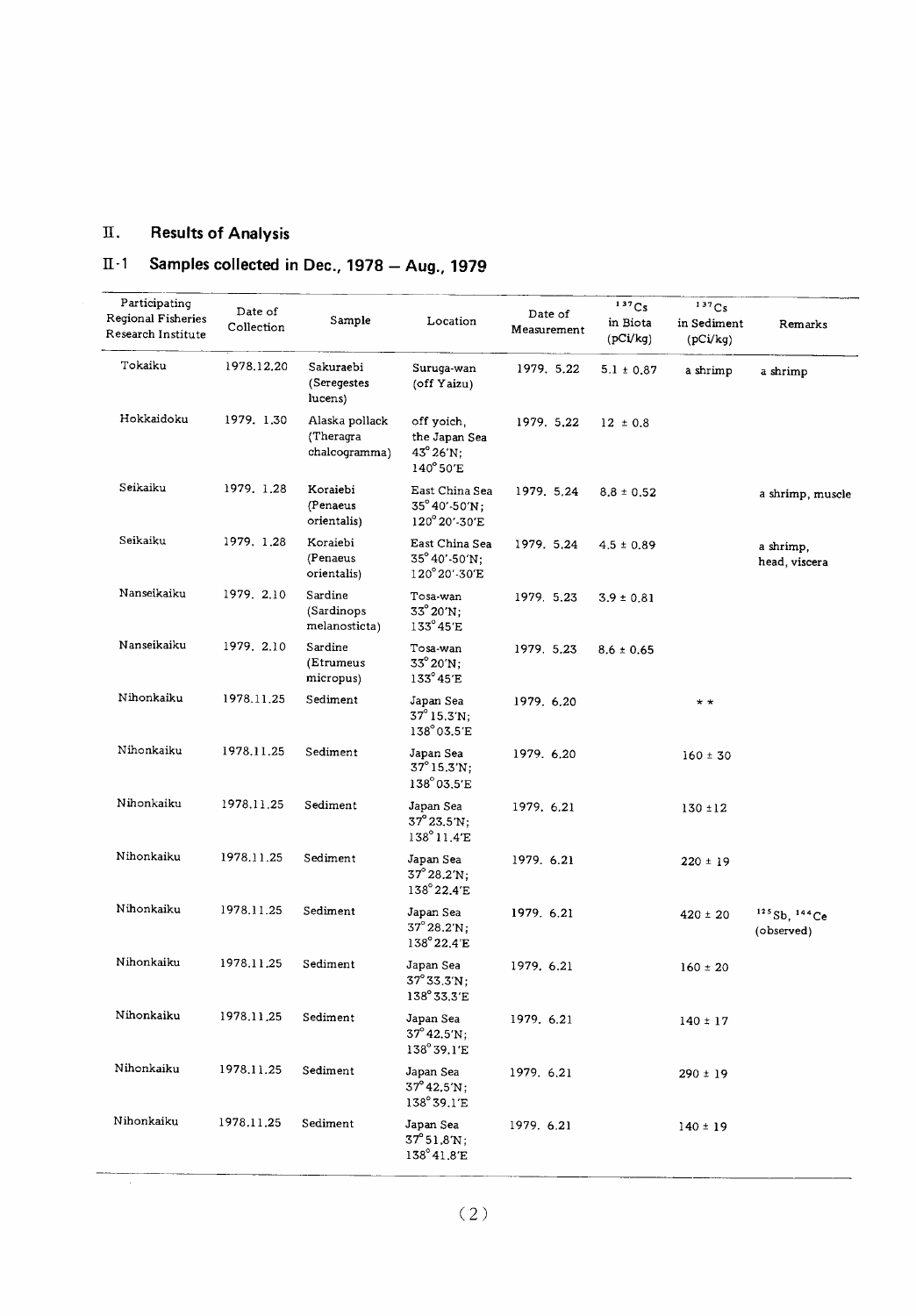| Participating<br>Regional Fisheries<br>Research Institute | Date of<br>Collection | Sample   | Location                                        | Date of<br>Measurement | 137Cs<br>in Biota<br>(pCi/kg) | 137Cs<br>in Sediment<br>(pCi/kg) | Remarks                |
|-----------------------------------------------------------|-----------------------|----------|-------------------------------------------------|------------------------|-------------------------------|----------------------------------|------------------------|
| Nihonkaiku                                                | 1978.11.25            | Sediment | Japan Sea<br>$37^{\circ}51.8'N$ ;<br>138°41.8'E | 1979. 6.22             |                               | $230 \pm 14$                     | $144$ Ce<br>(Observed) |
| Nihonkaiku                                                | 1978, 11.25           | Sediment | Japan Sea<br>$38^{\circ}59.8'N;$<br>138°49.0'E  | 1979. 6.22             |                               | $240 \pm 17$                     |                        |
| Nihonkaiku                                                | 1978.11.23            | Sediment | Japan Sea<br>$38^{\circ}05.5'N;$<br>138°59.5'E  | 1979. 6.22             |                               | 390 ± 19                         |                        |
| Nihonkaiku                                                | 1978.11.23            | Sediment | Japan Sea<br>$38^{\circ}$ 12.2'N;<br>139°08.5'E | 1979. 6.22             |                               | $280 \pm 26$                     |                        |
| Nihonkaiku                                                | 1978.11.23            | Sediment | Japan Sea<br>$38^{\circ}21.6'$ N;<br>139°13.0'E | 1979. 6.22             |                               | * *                              |                        |
| Nihonkaiku                                                | 1978.11.23            | Sediment | Japan Sea<br>38°21.6'N;<br>$139^{\circ}$ 13.0'E | 1979. 6.27             |                               | $310 \pm 21$                     | $144$ Ce<br>(observed) |
| Nihonkaiku                                                | 1978.11.23            | Sediment | Japan Sea<br>$38^{\circ}32.8'N;$<br>139°14.5'E  | 1979. 6.27             |                               | $68 \pm 21$                      |                        |
| Nihonkaiku                                                | 1978.11.23            | Sediment | Japan Sea<br>$38^{\circ}32.8'N;$<br>139°14.5'E  | 1979. 6.27             |                               | $400 \pm 30$                     | $144$ Ce<br>(observed) |
| Nihonkaiku                                                | 1978.11.23            | Sediment | Japan Sea<br>$38^{\circ}41.2'N;$<br>139°19.0'E  | 1979. 7. 2             |                               | $97 \pm 21$                      |                        |
| Nihonkaiku                                                | 1978.11.23            | Sediment | Japan Sea<br>$38^{\circ}48.0'N;$<br>139°28.4'E  | 1979. 6.28             |                               | $140 \pm 23$                     |                        |
| Nihonkaiku                                                | 1978.11.23            | Sediment | Japan Sea<br>38°58.0'N;<br>139°32.5'E           | 1979. 6.28             |                               | $63 \pm 16$                      |                        |
| Nihonkaiku                                                | 1978.11.23            | Sediment | Japan Sea<br>38°58.0'N;<br>139°32.5'E           | 1979. 7. 2             |                               | $340 \pm 18$                     | 144 Ce<br>(observed)   |
| Nihonkaiku                                                | 1978.11.23            | Sediment | Japan Sea<br>39°05.2'N;<br>139°38.0'E           | 1979. 7. 2             |                               | $120 \pm 27$                     |                        |
| Nihonkaiku                                                | 1978.11.23            | Sediment | Japan Sea<br>$39^{\circ}05.2'N;$<br>139°38.0'E  | 1979. 7. 2             |                               | $210 \pm 22$                     |                        |
| Nihonkaiku                                                | 1978.11.23            | Sediment | Japan Sea<br>38°53.4'N;<br>138°53.4'E           | 1979. 7. 3             |                               | $\star$ $\star$                  |                        |
| Nihonkaiku                                                | 1978.11.26            | Sediment | Japan Sea<br>38°13.1'N;<br>138°53.4'E           | 1979. 7.3              |                               | $300 \pm 25$                     |                        |
| Nihonkaiku                                                | 1978.11.26            | Sediment | Japan Sea<br>38°18.3'N;<br>138°49.6'E           | 1979. 7. 2             |                               | $200 \pm 19$                     |                        |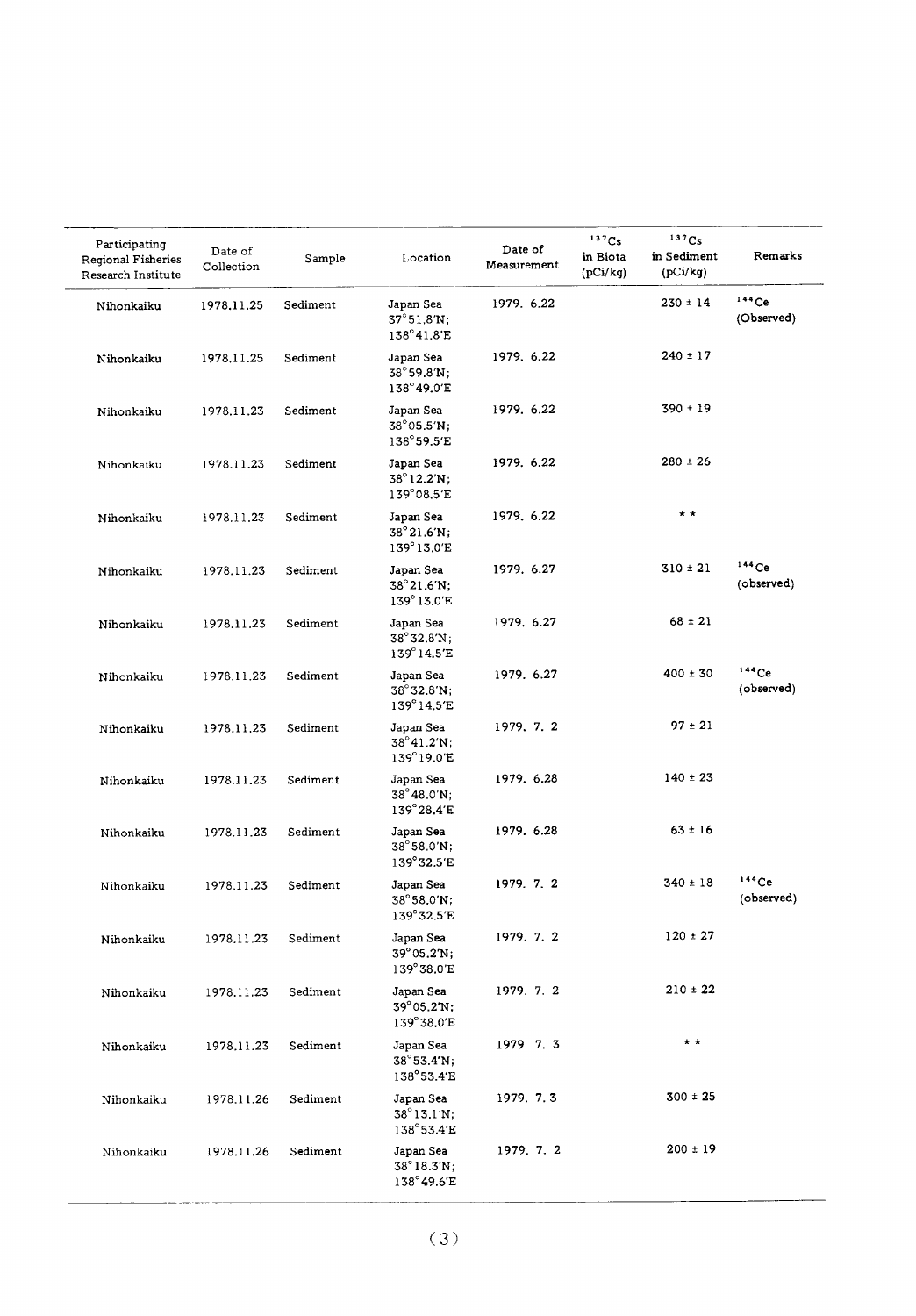| Participating<br>Regional Fisheries<br>Research Institute | Date of<br>Collection | Sample                                                      | Location                                                                  | Date of<br>Measurement   | 137Cs<br>in Biota<br>(pCi/kg) | 137Cs<br>in Sediment<br>(pCi/kg) | Remarks                                                             |
|-----------------------------------------------------------|-----------------------|-------------------------------------------------------------|---------------------------------------------------------------------------|--------------------------|-------------------------------|----------------------------------|---------------------------------------------------------------------|
| Hokkaidoku                                                | 1979. 2. 9            | Alaska pollack<br>(Theragra<br>chalcogramma)                | Maehama,<br>Iwanai,<br>the Japan Sea<br>$43^{\circ}01'$ N;<br>140°24'E    | 1979. 6.18               | 16<br>1.2                     |                                  |                                                                     |
| Nanseikaiku                                               | 1978.12.19            | Sediment                                                    | Tosa-wan<br>$33^{\circ}19.0'$ N;<br>133°31.5'E                            | 1979. 7.23               |                               | $90 \pm 25$                      | DEPTH 100m                                                          |
| Nanseikaiku                                               | 1978.12.19            | Sediment                                                    | Tosa-wan<br>$33^{\circ}11.2'N$ :<br>133°36.0'E                            | 1979. 7.23               |                               | $* *$                            | DEPTH 200m                                                          |
| Nanseikaiku                                               | 1978.12.19            | Sediment                                                    | Tosa-wan<br>$33^{\circ}08.6'$ N;<br>133°37.0'E                            | 1979. 7.23               |                               | $\star$ $\star$                  | DEPTH 400m                                                          |
| Nihonkaiku                                                | 1979. 5.17            | Sardine<br>(Sardinops<br>melanosticta)                      | Around<br>Hajikisaki, Sado,<br>the Japan Sea                              | 1979. 6.19 $7.5 \pm 1.0$ |                               |                                  |                                                                     |
| Seikaiku                                                  | 1979. 6.17            | Kiguchi<br>(Pseudosciaena<br>manchurica)                    | Yellow Sea<br>32°33'N;<br>$122^{\circ}55'E$                               | 1979. 9. 6               | $9.7 \pm 0.73$                |                                  | a fish<br>muscle                                                    |
| Seikaiku                                                  | 1979. 6.17            | Kiguchi<br>(Pseudosciaena<br>manchurica)                    | East China Sea<br>32°30'-40'N;<br>$122^{\circ}50'$<br>$-123^{\circ}00'E$  | 1979. 9. 7               | $8.3 \pm 0.68$                |                                  | a fish<br>viscera                                                   |
| Seikaiku                                                  | 1979. 6.17            | Kiguchi<br>(Pseudosciaena<br>manchurica)                    | East China Sea<br>32°30'-40'N;<br>$122^{\circ}50'$<br>$-123^{\circ}00'E$  | 1979. 9. 6               | $6.5 \pm 0$                   |                                  | a fish<br>bone, head,<br>skin                                       |
| Seikaiku                                                  | 1979. 6.18            | Mackerel<br>(Pneumatoporus<br>japonicus<br>tapeinocephalus) | East China Sea<br>$25^{\circ}45'$ N;<br>$122^{\circ}15'E$                 | 1979. 9. 7               | $7.9 \pm 0.51$                |                                  | muscle                                                              |
| Seikaiku                                                  | 1979. 6.18            | Mackerel<br>(Pneumatoporus<br>japonicus<br>tapeinocephalus) | East China Sea<br>$25^{\circ}45'$ N;<br>$122^{\circ}15'E$                 | 1979. 9. 7               | $12 \pm 3.1$                  |                                  | viscera                                                             |
| Seikaiku                                                  | 1979. 6.18            | Mackerel<br>(Pneumatoporus<br>japonicus<br>tapeinocephalus) | East China Sea<br>$25^{\circ}45'N;$<br>$122^{\circ}15^{\prime}\mathrm{E}$ | 1979. 9. 6               | $5.2 \pm 1.7$                 |                                  | bone, skin,<br>head                                                 |
| Nihonkaiku                                                | 1979. 7.17            | Squid<br>(Ommastrephes<br>sloanei pacificus)                | Yamato-tai<br>the Japan Sea                                               | 1979. 9. 7               | $2.1 \pm 0.30$                |                                  | muscle                                                              |
| Nihonkaiku                                                | 1979. 7.17            | Squid<br>(Ommastrephes<br>sloanei pacificus)                | Yamato-tai<br>the Japan Sea                                               | 1979. 9. 7               | $1.6 \pm 0.25$                |                                  | viscera<br>7Be, 60Co,<br>$110$ Ag, $108$ Ag,<br>$144$ Ce (observed) |
| Hokkaidoku                                                | 1979. 7.12            | Sediment                                                    | Japan Sea<br>$43^{\circ}36.5'N;$<br>140°57.0'E                            | 1979. 8.24               |                               | $87 \pm 20$                      | DEPTH 100m                                                          |
| Hokkaidoku                                                | 197. 7.12             | Sediment                                                    | Japan Sea<br>$43^{\circ}20.0'N;$<br>$141^{\circ}10.0^{\prime}E$           | 1979. 8.24               |                               | $90 \pm 15$                      | DEPTH 100m                                                          |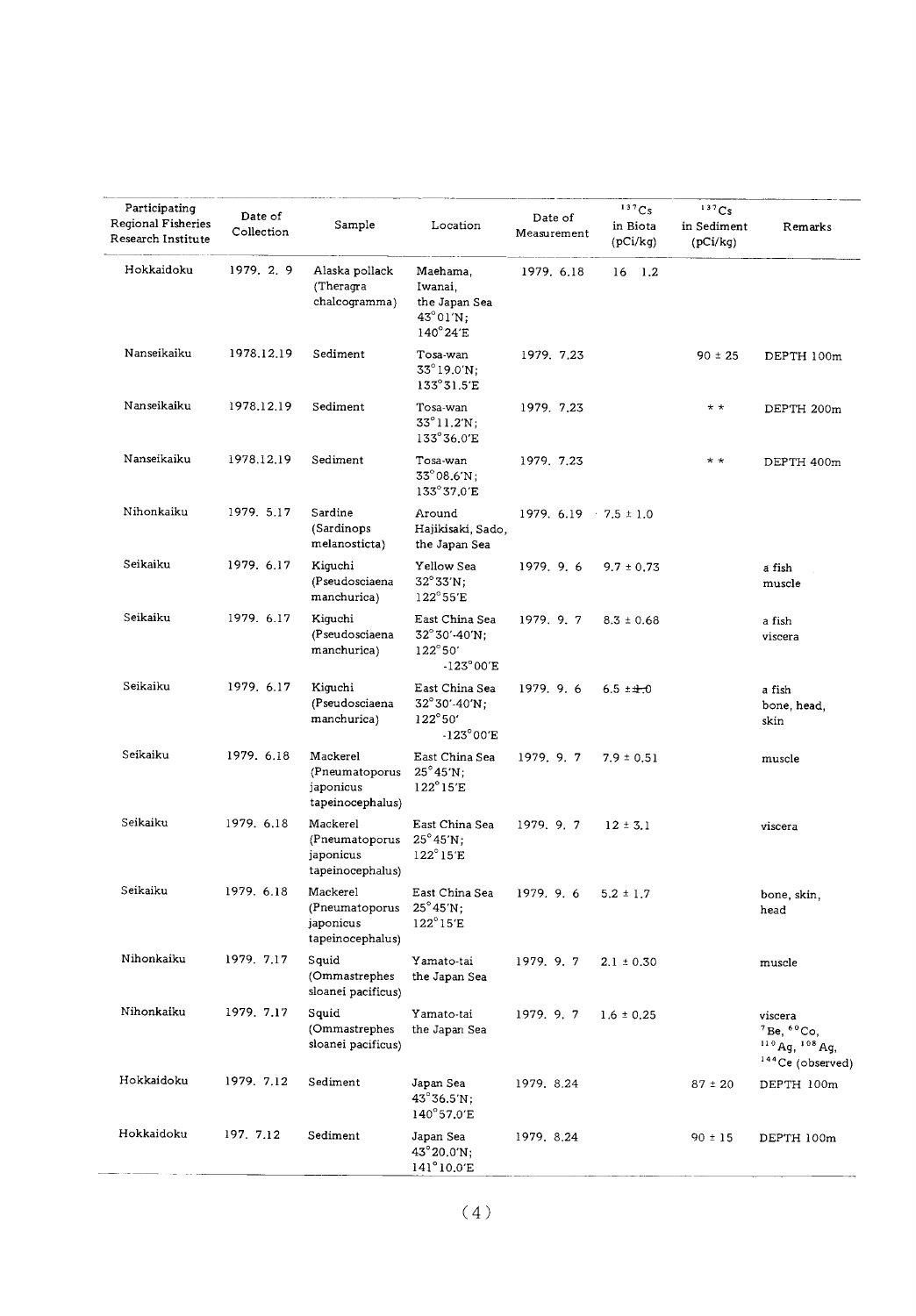| Participating<br>Regional Fisheries<br>Research Institute | Date of<br>Collection | Sample                                    | Location                                               | Date of<br>Measurement | 137Cs<br>in Biota<br>(pCi/kg) | 137Cs<br>in Sediment<br>(pCi/kg) | Remarks                                                                       |
|-----------------------------------------------------------|-----------------------|-------------------------------------------|--------------------------------------------------------|------------------------|-------------------------------|----------------------------------|-------------------------------------------------------------------------------|
| Seikaiku                                                  | 1979. 7.19            | Sediment                                  | East China Sea<br>$31^{\circ}30.0'$ N;<br>128°01.0'E   | 1979.10.17             |                               | $32 \pm 10$                      |                                                                               |
| Seikaiku                                                  | 1979. 7.19            | Sediment                                  | East China Sea<br>$31^{\circ}31.2'N;$<br>127°00.0'E    | 1979.10.17             |                               | $82 \pm 20$                      |                                                                               |
| Seikaiku                                                  | 1979. 7.10            | Sediment                                  | East China Sea<br>$31^{\circ}29.3'N;$<br>126°00.7'E    | 1979.10.18             |                               | $150 \pm 21$                     |                                                                               |
| Seikaiku                                                  | 1979. 7.10            | Sediment                                  | East China Sea<br>$31^{\circ}29.9'N;$<br>125°01.4'E    | 1979.10.16             |                               | $83 \pm 15$                      |                                                                               |
| Seikaiku                                                  | 1979. 7.10            | Sediment                                  | East China Sea<br>$31^{\circ}30.0'N;$<br>123°59.3'E    | 1979.10.16             |                               | * *                              |                                                                               |
| Hokkaidoku                                                | 1979. 8.21            | Sediment                                  | Okhotsk Sea<br>$45^{\circ}16'$ N;<br>143°20'E          | 1979.10.2              |                               | $160 \pm 27$                     | DEPTH 143m                                                                    |
| Hokkaidoku                                                | 1979. 8.26            | Sediment                                  | Okhotsk Sea<br>45°20'N;<br>142°50'E                    | 1979.10.2              |                               | $150 \pm 20$                     | DEPTH 120m                                                                    |
| Nihonkaiku                                                | 1979. 9.14            | Yellowtail<br>(Seriola<br>quinqueradiata) | Tayu-hama,<br>Niigata-shi<br>the Japan Sea             | 1979.10.29             | $8.2 \pm 1.6$                 |                                  |                                                                               |
| Tokaiku                                                   | 1979. 7. 5            | Hiragashiradara                           | Mariana<br>Trench<br>$18^{\circ}09.4'N;$<br>148°27.6'E | 1980. 1.29             | * *                           |                                  | a deep sea fish<br>$60C_0$ , $2.8 \pm 0.34$                                   |
| Tokaiku                                                   | 1979. 7. 5            | Makuhitode                                | Shikoku Basin<br>$30^{\circ}50.3'N;$<br>139°55.3'E     | 1980, 1.29             | $* *$                         |                                  | a deep sea<br>starfish                                                        |
| Nihonkaiku                                                | 1979.10.27            | Ooechubai                                 | Yahiko-tai<br>the Japan Sea<br>39°10'N;<br>138°38'E    | 1979.11.27             | * *                           |                                  | a deep sea<br>shellfish muscle<br>DEPTH 670m                                  |
| Nihonkaiku                                                | 1979.10.27            | Ooechubai                                 | Yahiko-tai<br>the Japan Sea<br>39°10'N;<br>138°38'E    | 1979.11.27             | * *                           |                                  | a deep sea<br>shellfish viscera<br>DEPTH 670m<br><sup>108</sup> Ag (observed) |
| Nihonkaiku                                                | 1979. 7.31            | Sediment                                  | Japan Sea<br>$37^{\circ}24.5'N;$<br>138°14.0'E         | 1980. 2.28             |                               | $200 \pm 22$                     | DEPTH 300m<br>$< 0.037$ mm                                                    |
| Nihonkaiku                                                | 1979. 8. 1            | Sediment                                  | Japan Sea<br>37°47.0'N<br>137°35.2'E                   | 1980. 2.28             |                               | $\star$ $\star$                  | DEPTH 410m<br>$0.105 -$<br>0.063mm                                            |
| Nihonkaiku                                                | 1979. 8. 1            | Sediment                                  | Japan Sea<br>$37^{\circ}47.0'N;$<br>137°35.2'E         | 1980. 2.28             |                               | $120 \pm 23$                     | DEPTH 410<br>$< 0.037$ mm                                                     |

#### $\Pi$ -2 Samples collected in Oct., 1979 - Feb., 1980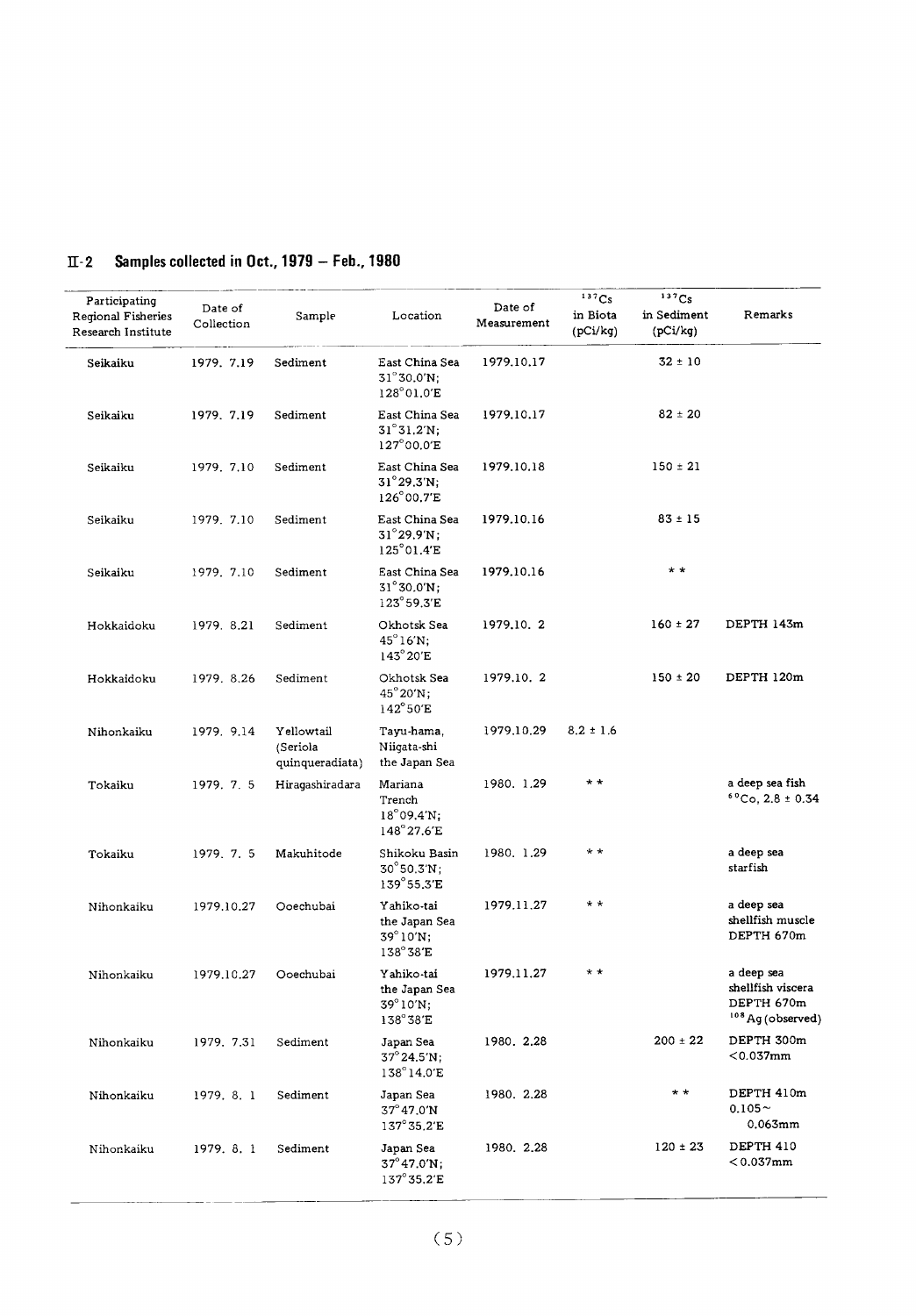| Participating<br>Regional Fisheries<br>Research Institute | Date of<br>Collection | Sample   | Location                                                  | Date of<br>Measurement | 137Cs<br>in Biota<br>(pCi/kg) | 137Cs<br>in Sediment<br>(pCi/ka) | Remarks                                          |
|-----------------------------------------------------------|-----------------------|----------|-----------------------------------------------------------|------------------------|-------------------------------|----------------------------------|--------------------------------------------------|
| Nihonkaiku                                                | 1979. 8. 1            | Sediment | Japan Sea<br>37°56.5'N;<br>137°18.0'E                     | 1980. 2.28             |                               | $\star$ $\star$                  | DEPTH 265m<br>$0.105 -$<br>0.063mm               |
| Nihonkaiku                                                | 1979. 8. 1            | Sediment | Japan Sea<br>$37^{\circ}56.5'N;$<br>137°18.0'E            | 1980, 2.27             |                               | $110 \pm 22$                     | DEPTH 265m<br>$<$ 0.037 $mm$                     |
| Nihonkaiku                                                | 1979. 8. 1            | Sediment | Japan Sea<br>38° 02.0'N;<br>136°58.1'E                    | 1980. 2.27             |                               | $* *$                            | DEPTH 325m<br>$0.105 -$<br>0.063mm               |
| Nihonkaiku                                                | 1979. 8. 1            | Sediment | Japan Sea<br>$38^{\circ}02.0$ N;<br>$136^{\circ}58.1$ 'E  | 1980. 2.27             |                               | $110 \pm 16$                     | DEPTH 325m<br>$< 0.037$ mm                       |
| Nihonkaiku                                                | 1979. 8. 1            | Sediment | Japan Sea<br>$37^{\circ}52.5'N;$<br>$136^{\circ}44.2$ 'E  | 1980. 2.27             |                               | * *                              | DEPTH 250m<br>$0.5 - 0.105$ mm                   |
| Nihonkaiku                                                | 1979. 8. 1            | Sediment | Japan Sea<br>37°57.5'N:<br>136°44.2'E                     | 1980. 2.27             |                               | $\star$ $\star$                  | DEPTH 250m<br>$0.105 -$<br>0.063mm               |
| Nihonkaiku                                                | 1979. 8. 1            | Sediment | Japan Sea<br>$37^{\circ}57.5'N$ ;<br>$136^{\circ}44.2$ 'E | 1980. 2.27             |                               | $170 \pm 18$                     | DEPTH 250m<br>$< 0.037$ mm<br>$144$ Ce, 230 ± 78 |
| Nihonkaiku                                                | 1979. 8. 2            | Sediment | Japan Sea<br>$37^{\circ}32.0'N;$<br>137°06.2'E            | 1980. 2.26             |                               | $\star$ $\star$                  | DEPTH 80m<br>$0.5 - 0.105$ mm                    |
| Nihonkaiku                                                | 1980. 8. 2            | Sediment | Japan Sea<br>37°32.0'N;<br>137°35.5'E                     | 1980. 2.26             |                               | $260 \pm 21$                     | DEPTH 80m<br>$< 0.037$ mm<br>$144$ Ce, 290 ± 76  |
| Nihonkaiku                                                | 1980. 8. 3            | Sediment | Japan Sea<br>$37^{\circ}23.2'N$ ;<br>137°35.5'E           | 1980. 2.26             |                               | $\star$ $\star$                  | DEPTH 275m<br>$0.5 - 0.105$ mm                   |
| Nihonkaiku                                                | 1979. 8. 3            | Sediment | Japan Sea<br>$37^{\circ}23.2'N$ ;<br>137°35.5'E           | 1980. 2.26             |                               | $\star\star$                     | DEPTH 275m<br>$0.105 -$<br>0.063mm               |
| Nihonkaiku                                                | 1979. 8. 3            | Sediment | Japan Sea<br>$37^{\circ}23.2'N;$<br>137°35.5'E            | 1980. 2.26             |                               | $170 \pm 24$                     | DEPTH 275m<br>$< 0.037$ mm                       |
| Nihonkaiku                                                | 1979. 7.26            | Sediment | Japan Sea<br>$37^{\circ}44.3'N;$<br>138°30.0'E            | 1980. 2.26             |                               | $260 \pm 27$                     | DEPTH 500m<br>$< 0.037$ mm                       |
| Nihonkaiku                                                | 1979. 7.26            | Sediment | Japan Sea<br>$37^{\circ}55.3'N;$<br>138°38.8'E            | 1980. 2.25             |                               | $160 \pm 20$                     | DEPTH 320m<br>$< 0.037$ mm                       |
| Nihonkaiku                                                | 1979. 7. 7            | Sediment | Japan Sea<br>$38^{\circ}07.2'N$ ;<br>138°50.2'E           | 1980. 2.25             |                               | $\star \star$                    | DEPTH 108m<br>$1.0 - 0.5$ mm                     |
| Nihonkaiku                                                | 1979. 7. 7            | Sediment | Japan Sea<br>$38^{\circ}07.2'N$ ;<br>138°50.2'E           | 1980. 2.25             |                               | $\star$ $\star$                  | DEPTH 108m<br>$0.5 - 0.105$ mm                   |
| Nihonkaiku                                                | 1979. 7. 7            | Sediment | Japan Sea<br>$38^{\circ}07.2'N;$<br>138°50.2'E            | 1980. 2.25             |                               | $68 \pm 19$                      | DEPTH 108m<br>$0.105 -$<br>0.063mm               |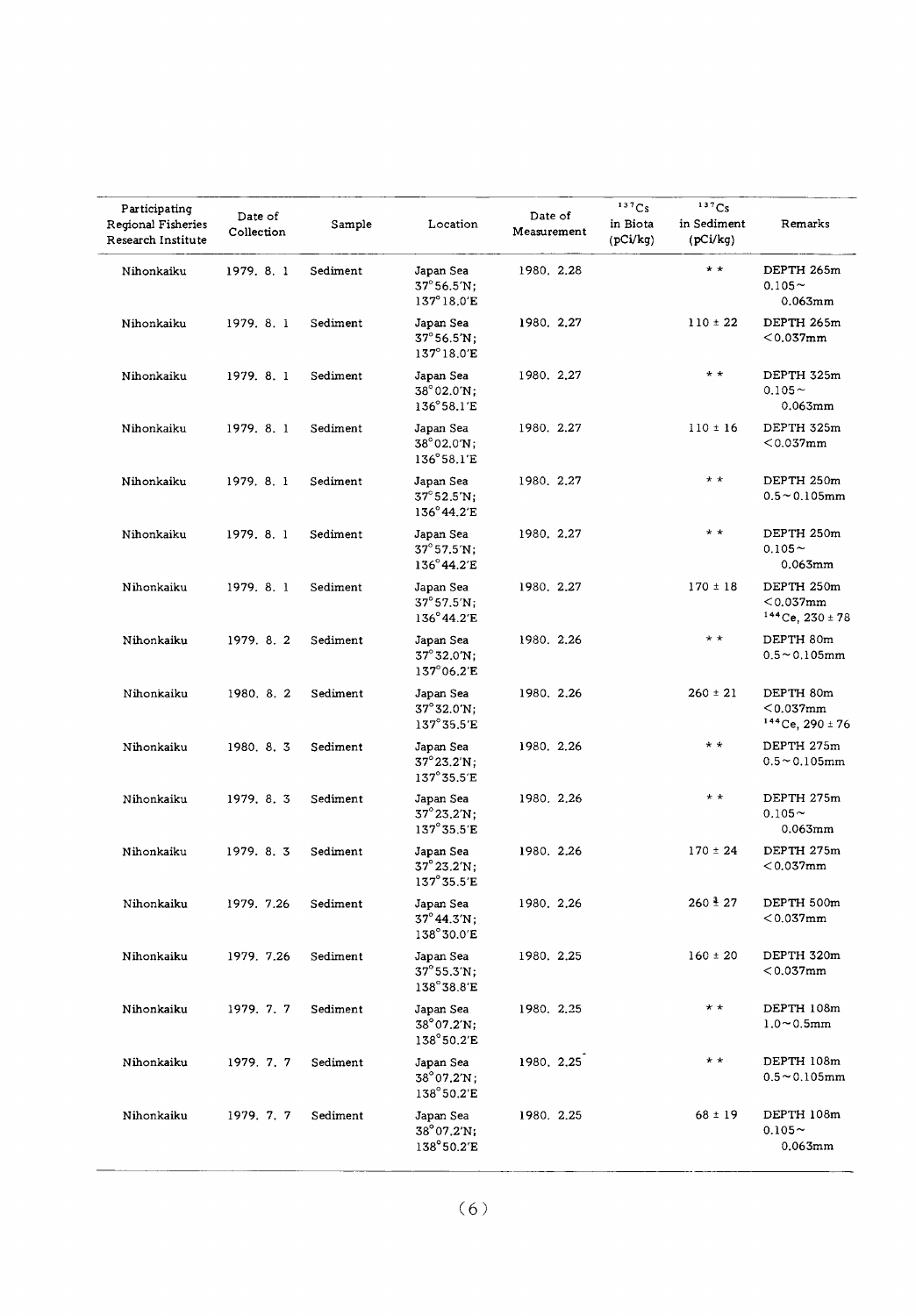| Participating<br>Regional Fisheries<br>Research Institute | Date of<br>Collection               | Sample                | Location                                                     | Date of<br>Measurement | 137Cs<br>in Biota<br>(pCi/kg) | 137Cs<br>in Sediment<br>(pCi/kg) | Remarks                            |
|-----------------------------------------------------------|-------------------------------------|-----------------------|--------------------------------------------------------------|------------------------|-------------------------------|----------------------------------|------------------------------------|
| Nihonkaiku                                                | 1979. 7. 7                          | Sediment              | Japan Sea<br>38°07.2'N;<br>138°50.2'E                        | 1980. 2.22             |                               | $310 \pm 19$                     | DEPTH 108m<br>$< 0.037$ mm         |
| Nihonkaiku                                                | 1979. 7.23                          | Sediment              | Japan Sea<br>$38^{\circ}42.5'N;$<br>139°17.6'E               | 1980, 2.22             |                               | $150 \pm 18$                     | DEPTH 310m<br>$< 0.037$ mm         |
| Nihonkaiku                                                | 1979, 7.24                          | Sediment              | Japan Sea<br>$39^{\circ}04.5'N;$<br>139°17.6'E               | 1980. 2.22             |                               | $140 \pm 17$                     | DEPTH 350m<br>$< 0.037$ mm         |
| Nihonkaiku                                                | 1979. 7.24                          | Sediment              | Japan Sea<br>39°34.2'N;<br>139°41.6'E                        | 1980. 2.22             |                               | $370 \pm 29$                     | DEPTH 345m<br>$< 0.037$ mm         |
| Nihonkaiku                                                | 1979. 7.24                          | Sediment              | Japan Sea<br>39°23.0'N;<br>139°30.5'E                        | 1980. 2.22             |                               | $88 \pm 20$                      | DEPTH 270m<br>$0.5 - 0.105$ mm     |
| Nihonkaiku                                                | 1979. 7.24                          | Sediment              | Japan Sea<br>39°23.0'N;<br>139°30.5'E                        | 1980. 2.20             |                               | $\star$ $\star$                  | DEPTH 270m<br>$0.105 -$<br>0.063mm |
| Nihonkaiku                                                | 1979. 7.24                          | Sediment              | Japan Sea<br>39°23.0'N;<br>139°30.5'E                        | 1980, 2.20             |                               | $200 \pm 23$                     | DEPTH 270m<br>$< 0.037$ mm         |
| Nihonkaiku                                                | 1979. 7.25                          | Sediment              | Japan Sea<br>$38^{\circ}38.3'N;$<br>139°08.0'E               | 1980. 2.22             |                               | $110 \pm 27$                     | DEPTH 370m<br>$< 0.037$ mm         |
| Nihonkaiku                                                | 1979. 7.25                          | Sediment              | Japan Sea<br>$38^{\circ}32.5^{\prime}N;$<br>138°55.5'E       | 1980. 2.21             |                               | $220 \pm 28$                     | DEPTH 750m<br>$< 0.037$ mm         |
| Nihonkaiku                                                | 1979. 7.25                          | Sediment              | Japan Sea<br>$38^{\circ}25.0'N$ ;<br>138°45.2'E              | 1980. 2.21             |                               | $210 \pm 26$                     | DEPTH 650m<br>$< 0.037$ mm         |
| Nihonkaiku                                                | 1979. 7.25                          | Sediment              | Japan Sea<br>$38^{\circ}15'$ N;<br>138°38'E                  | 1980. 2.20             |                               | $260 \pm 24$                     | DEPTH 660m<br>$< 0.037$ mm         |
| Nihonkaiku                                                | 1979. 7.26                          | Sediment              | Japan Sea<br>$38^{\circ}26'N;$<br>138°21.2'E                 | 1980. 2.20             |                               | $140 \pm 23$                     | DEPTH 620m<br>$< 0.037$ mm         |
| Nihonkaiku                                                | 1979. 7.26                          | Sediment              | Japan Sea<br>38°30'N;<br>$138^{\circ}13^{\prime}\mathrm{E}$  | 1980. 2.21             |                               | $\star$ $\star$                  | DEPTH 600m<br>$< 0.037$ mm         |
| Tohokuku                                                  | 1979. 9.16<br>$\tilde{\phantom{a}}$ | Bonito<br>(Katsuwonus | Sanriku-oki<br>36°55'                                        | 1980. 2.21             | $11 \pm 0.9$                  |                                  |                                    |
|                                                           | 1979. 9.19                          | pelamis)              | $-38^{\circ}19'N;$<br>$145^{\circ}33'$<br>$-146^{\circ}57'E$ |                        |                               |                                  |                                    |
| Tohokuku                                                  | 1979. 9.16                          | Bonito<br>(Katsuwonus | $\mbox{Sanriku-oki}$<br>36°55'                               | 1980. 2.21             | $13 \pm 0.5$                  |                                  | muscle                             |
|                                                           | 1979. 9.19                          | pelamis)              | $-38^{\circ}19'N;$<br>$145^{\circ}33'$<br>$-146^{\circ}57'E$ |                        |                               |                                  |                                    |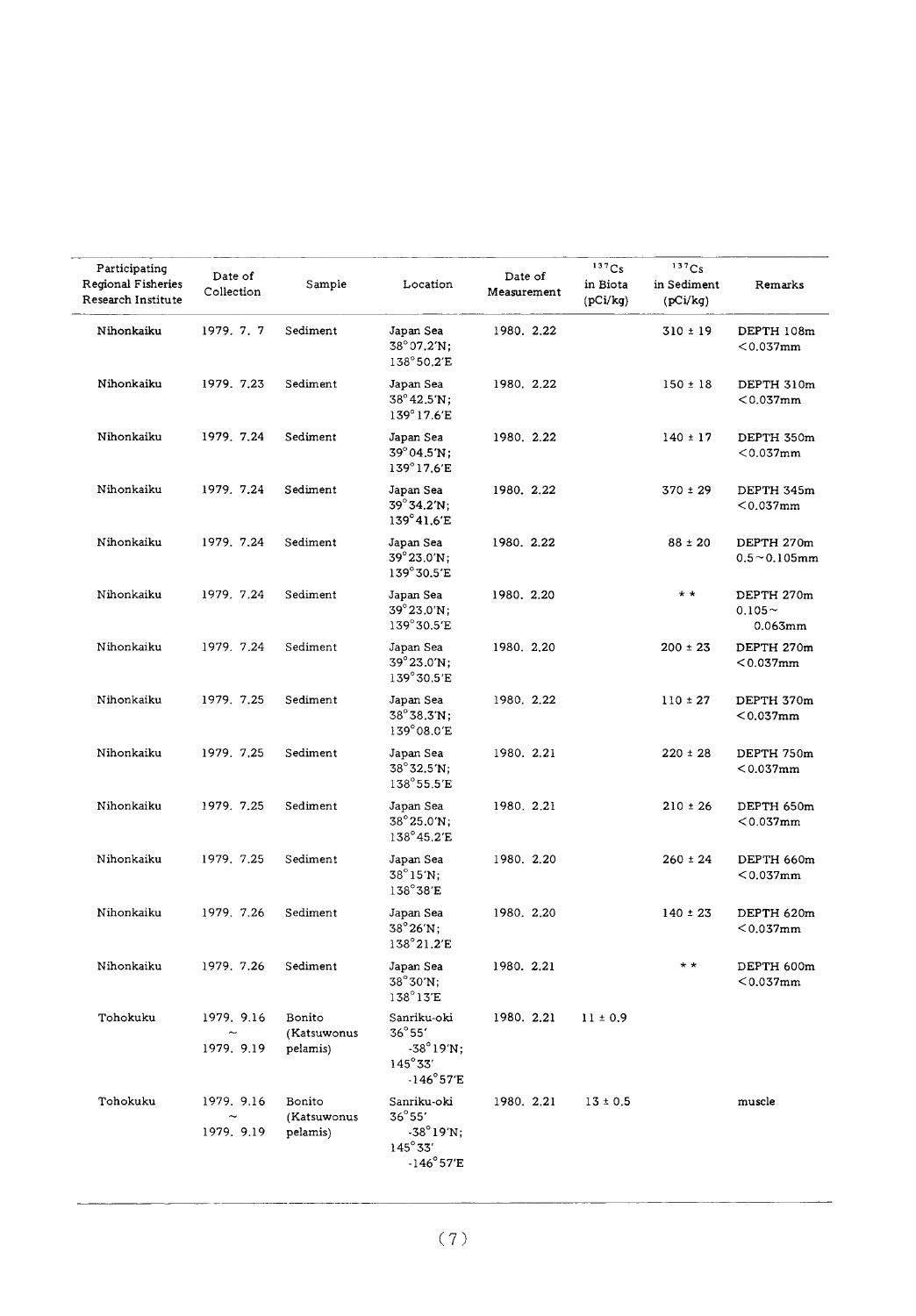| Participating<br>Regional Fisheries<br>Research Institute | Date of<br>Collection                                 | Sample                                     | Location                                                                                        | Date of<br>Measurement | $137C_S$<br>in Biota<br>(pCi/kg) | 137Cs<br>in Sediment<br>(pCi/ka) | Remarks |
|-----------------------------------------------------------|-------------------------------------------------------|--------------------------------------------|-------------------------------------------------------------------------------------------------|------------------------|----------------------------------|----------------------------------|---------|
| Tohokuku                                                  | 1979. 9.16<br>$\widetilde{\phantom{m}}$<br>1979. 9.19 | Bonito<br>(Katsuwonus<br>pelamis)          | Sanriku-oki<br>$36^{\circ}55'$<br>$-38^{\circ}19'N$ :<br>$145^{\circ}33'$<br>$-146^{\circ}57'E$ | 1980, 2.20             | $12 \pm 0.6$                     |                                  | viscera |
| Hokkaidoku                                                | 1979.11. 5                                            | Atka mackerel<br>(Pleurogrammus<br>azonus) | Kamui-saki<br>the Japan Sea<br>$43^{\circ}20'N;$<br>140°22'E                                    | 1980. 2. 4             | $22 \pm 1.7$                     |                                  |         |
| Hokkaidoku                                                | 1979.11.5                                             | Atka mackerel<br>(Pleurogrammus<br>azonus) | Kamui-saki<br>the Japan Sea<br>$43^{\circ}20'$ N;<br>$140^\circ 22' E$                          | 1980, 1.31             | $4.0 \pm 0.30$                   |                                  | viscera |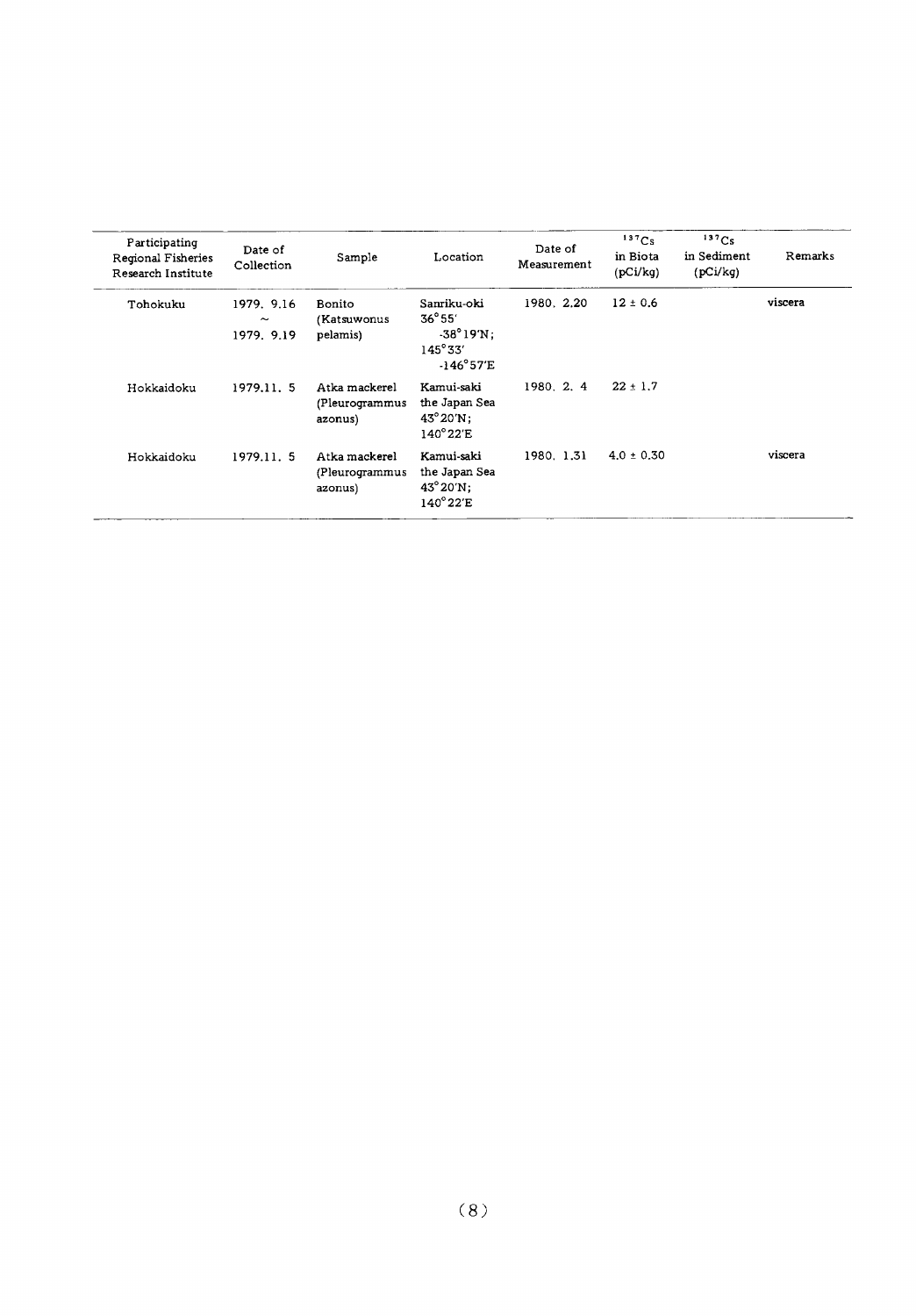

 $(6)$